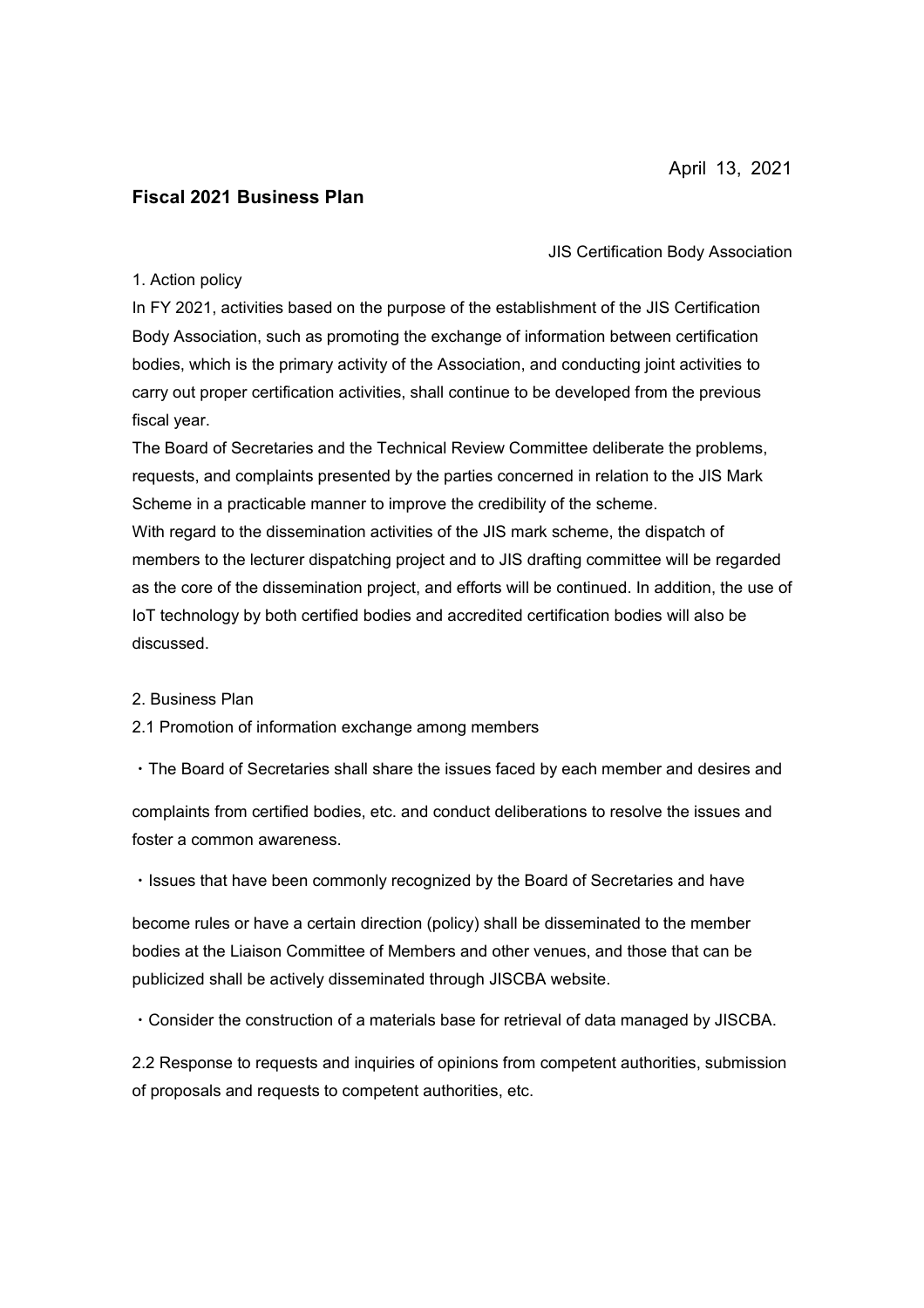・Continue exchanging information such as the context of symbols on the displays of certified bodies.

・Examine the implementation deadline for periodic certification maintenance audits.

Disseminate the contents of activities to all members, such as the documents revised in FY 2020 and the newly established guidelines

・In addition, appropriate measures shall be taken as necessary.

2.3 Consideration of requests, complaints, and requests from industry and other parties Requests to be shared shall be examined as common issues, and the results shall be answered to the industry, etc., and where necessary, published as interpretation collections.

2.4 Responding to common issues for maintaining and improving the reliability of the scheme and JIS mark products

・Regarding the evaluation of JIS quality control managers of overseas certification

persons who are located in countries or regions where "seminars" that meet the training standards for JIS quality control managers have not been held, examine whether or not there are current issues and confirm necessary matters as common awareness.

・Consider measures to be taken by accredited certification bodies for non-conformity of

labeling and compile them as guidelines.

・Other issues identified as necessary are addressed.

2.5 Dispatch of lecturers

JISCBA will dispatch instructors to seminars and training sessions for judges on the JIS marking scheme sponsored by the Japanese Standards Association. 2.6 Program to promote the JIS marking scheme

・Instructors will be dispatched based on the lecturer dispatching business described in 2.5

above.

・The committee members shall be dispatched to JIS drafting committee set forth in 2.7 of

the following paragraph.